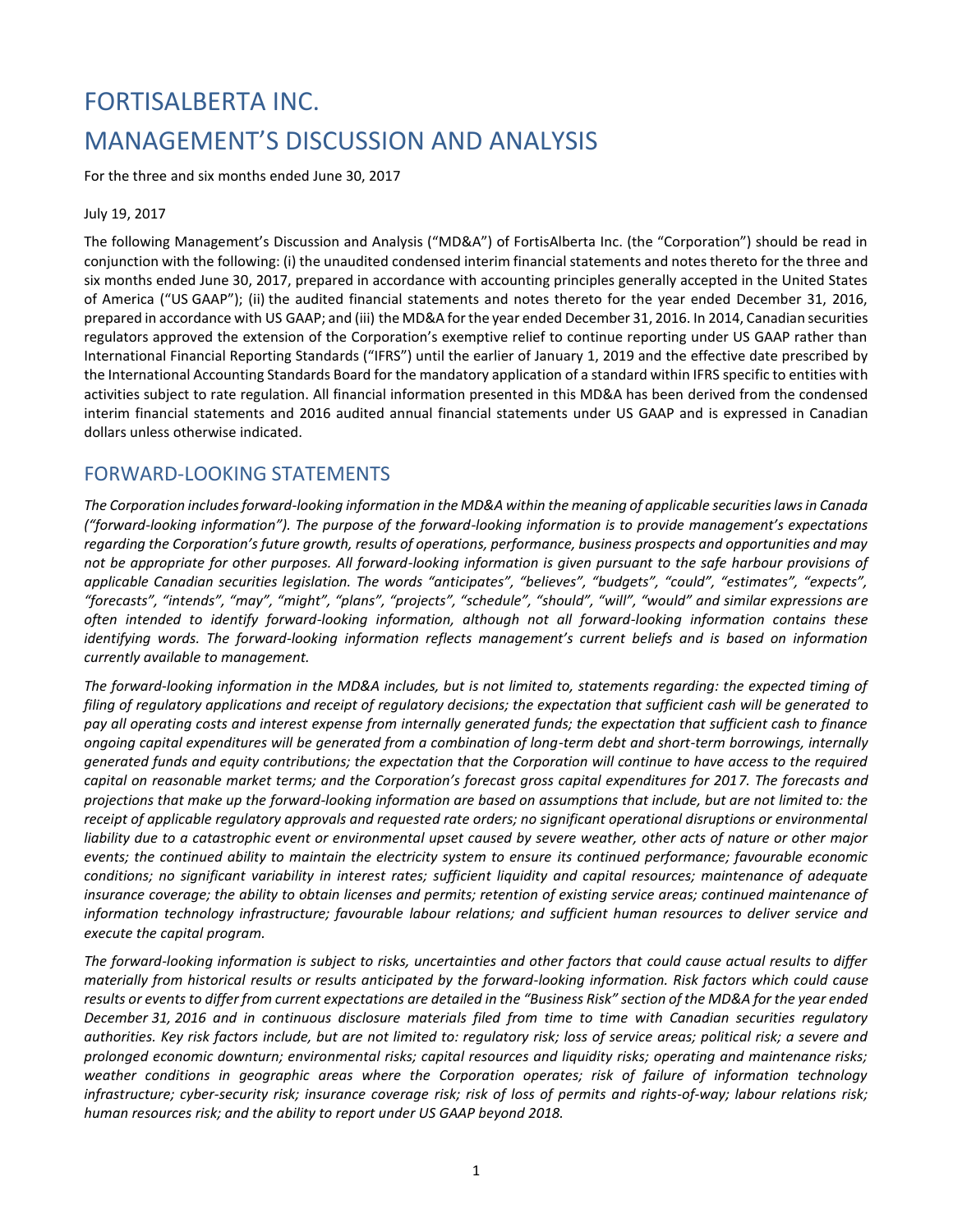*All forward-looking information in the MD&A is qualified in its entirety by the above cautionary statements and, except as required by law, the Corporation undertakes no obligation to revise or update any forward-looking information as a result of new information, future events or otherwise after the date hereof.*

# THE CORPORATION

The Corporation is a regulated electricity distribution utility in the Province of Alberta. Its business is the ownership and operation of electricity facilities that distribute electricity generated by other market participants from high-voltage transmission substations to end-use customers. The Corporation does not own or operate generation or transmission assets and is not involved in the direct sale of electricity. It is intended that the Corporation remain a regulated electricity utility for the foreseeable future, focusing on the delivery of safe, reliable and cost-effective electricity services to its customers in Alberta.

The Corporation operates a largely rural low-voltage distribution network of approximately 122,000 kilometres in central and southern Alberta, which serves approximately 551,000 electricity customers comprised of residential, commercial, farm, oil and gas, and industrial consumers.

The Corporation is regulated by the Alberta Utilities Commission (the "AUC") pursuant to the *Alberta Utilities Commission Act* (the "*AUC Act*"). The AUC's jurisdiction, pursuant to the *Electric Utilities Act* (the "*EUA*"), the *Public Utilities Act*, the *Hydro and Electric Energy Act* and the *AUC Act*, includes the approval of distribution tariffs for regulated distribution utilities, such as the Corporation, including the rates and terms and conditions on which service is to be provided by those utilities. The timing of recognition of certain assets, liabilities, revenues and expenses as a result of regulation may differ from that otherwise expected using US GAAP for entities not subject to rate regulation.

Effective January 1, 2013, the AUC prescribed that distribution utilities in Alberta, including the Corporation, move to a form of rate regulation referred to as performance-based regulation ("PBR") for a five-year term. Under PBR, a formula that estimates inflation annually and assumes productivity improvements ("I-X") is used to determine distribution rates on an annual basis. Each year this formula is applied to the preceding year's distribution rates. The 2012 distribution rates are the base rates upon which the formula was first applied and they were set using a traditional cost-of-service model whereby the AUC established the Corporation's revenue requirement, being those revenues corresponding to the costs associated with the distribution business, and provided a rate of return on a deemed equity component of capital structure ("ROE") applied to rate base assets. The Corporation's ROE for ratemaking purposes was 8.75% for 2012 with a deemed equity ratio of 41%. For 2016 and 2017, the Corporation's ROE has been set at 8.30% and 8.50%, respectively, with a deemed equity ratio of 37%. The impact of changes approved by the AUC to ROE and capital structure during the PBR term apply only to the portion of rate base that is funded by revenue provided by mechanisms separate from the formula.

The PBR plan includes mechanisms for the recovery or settlement of items determined to flow through directly to customers ("Y factor") and the recovery of costs related to capital expenditures that are not being recovered through the formula ("K factor" or "capital tracker"). The AUC also approved a Z factor, a PBR re-opener and an ROE efficiency carry-over mechanism. The Z factor permits an application for recovery of costs related to significant unforeseen events. The PBR re-opener permits an application to re-open and review the PBR plan to address specific problems with the design or operation of the PBR plan. The use of the Z factor and PBR re-opener mechanisms is associated with certain thresholds. The ROE efficiency carry-over mechanism provides an efficiency incentive by permitting a utility to continue to benefit from any efficiency gains achieved during the PBR term for two years following the end of that term.

As a significant portion of the Corporation's distribution revenue is derived from fixed or largely fixed billing determinants, changes in quantities of energy delivered are not entirely correlated with changes in revenue. Revenue is a function of numerous variables, many of which are independent of actual energy deliveries.

The Corporation is an indirect, wholly-owned subsidiary of Fortis Inc. (''Fortis''). Fortis is a leader in the North American electric and gas utility business, serving customers across Canada and in the United States and the Caribbean.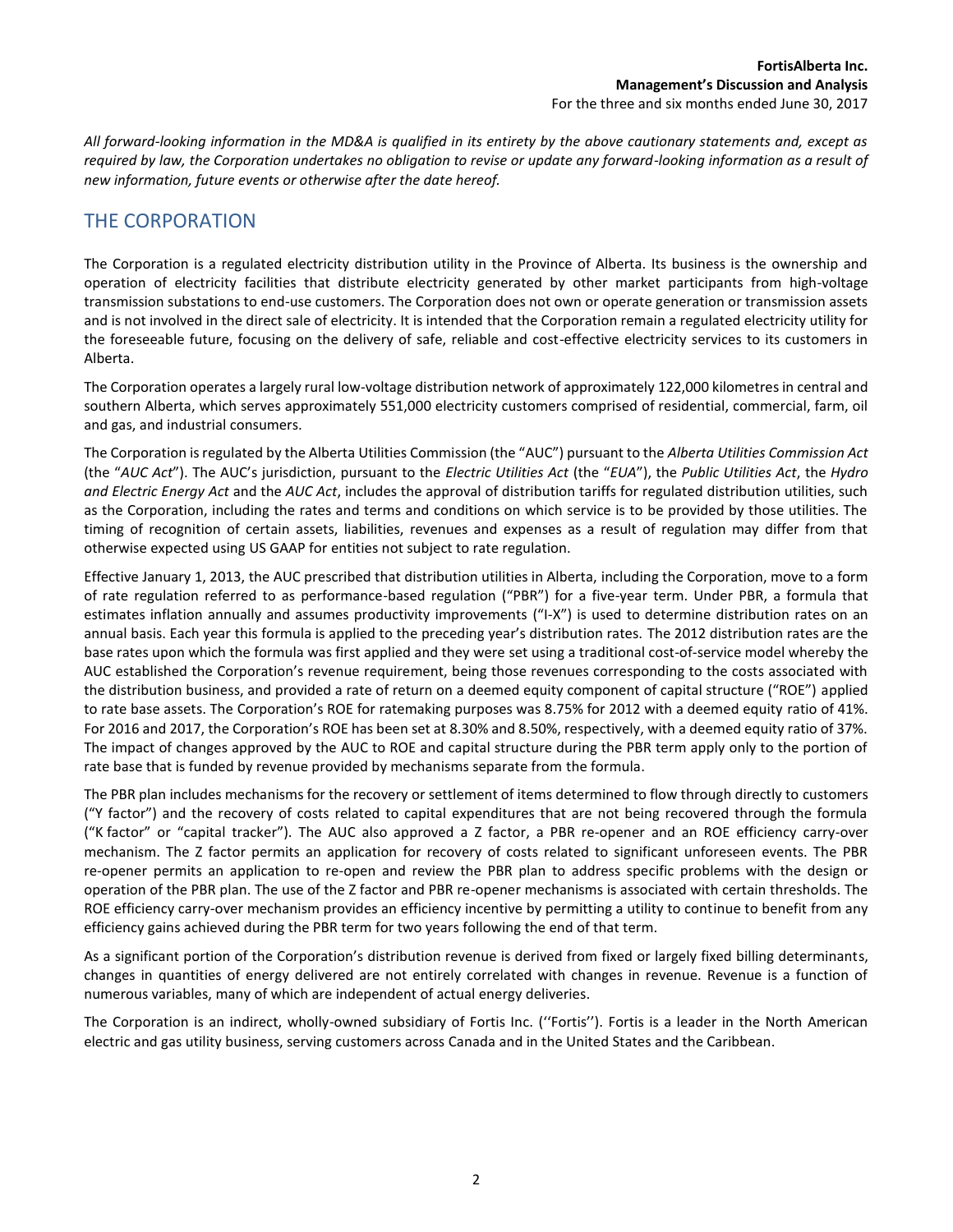# REGULATORY MATTERS

#### **Capital Tracker Applications**

In February 2016, the AUC issued Decision 20497-D01-2016 (the "2016 Capital Tracker Decision") related to the Corporation's 2014 True-Up and 2016-2017 Capital Tracker Application. In that Application, the Corporation had sought: (i) approval of capital tracker revenue associated with 2016 and 2017; (ii) an update to the 2014 capital tracker revenue to reflect actual capital tracker expenditures; and (iii) approval of additional revenue related to capital tracker amounts for 2013, 2014 and 2015 that had not been fully approved in the 2015 Capital Tracker Decision received in March 2015.

In June 2016, the Corporation filed a 2015 True-Up Application to update 2015 capital tracker revenue for actual capital tracker expenditures and the effects of the 2016 Capital Tracker Decision. The AUC issued its decision on the 2015 True-Up Application in January 2017, approving the 2015 capital tracker amount as filed, pending a determination on the Corporation's Compliance Filing submitted in February 2017. In May 2017, the AUC issued Decision 22442-D01-2017 approving the Corporation's 2015 Capital Tracker True-Up Compliance Filing.

In June 2017, the Corporation filed a 2016 Capital Tracker True-Up Application to update the 2016 capital tracker revenue for actual capital tracker expenditures. Capital tracker revenue was reduced by \$0.3 million in the first six months of 2017 to reflect the true-up to actual 2016 capital expenditures. A decision is expected in the first quarter of 2018.

In September 2016, the AUC issued Decision 21520-D01-2016 approving 2017 K factor revenue of \$89.5 million. Capital tracker revenue was reduced by \$0.5 million in the first six months of 2017 to reflect actual capital expenditures and associated financing costs.

#### **Generic Cost of Capital**

In October 2016, the AUC issued Decision 20622-D01-2016 (the "2016 GCOC Decision") related to the 2016 and 2017 Generic Cost of Capital ("GCOC") proceeding. In this decision, the AUC maintained an 8.30% allowed ROE for 2016 and increased the allowed ROE to 8.50% for 2017. The decision also set the equity portion of capital structure at 37% for most utilities, which was a decrease from 40% for the Corporation.

For Alberta utilities under PBR, including the Corporation, the impact of the changes to the allowed ROE and capital structure resulting from the 2016 GCOC Decision applies to the portion of rate base that is funded by capital tracker revenue only.

In July 2017, the Commission established a process to determine an ROE and capital structure for 2018, 2019 and 2020. The process will commence in October 2017, with an oral hearing in March 2018. A decision is expected in the third quarter of 2018.

#### **2017 Annual Rates Application**

In September 2016, the Corporation filed its 2017 Annual Rates Application. The rates and riders, proposed to be effective on an interim basis for January 1, 2017, included a decrease of approximately 2.4% to the distribution component of customer rates. However, the overall distribution tariff impact, which included the impact of transmission and generation, was an increase of 4.6%.

The decrease in the distribution component of rates reflected: (i) a combined inflation and productivity factor (I-X) of negative 1.9%; (ii) a K factor placeholder of \$89.5 million that was 100% of the depreciation and return associated with the 2017 forecast capital tracker expenditures; (iii) a refund of \$13.1 million that was the difference between the 2013-2016 K factor amounts applied for or approved and the previous placeholder amounts; (iv) a refund of \$0.5 million of K factor carrying costs; and (v) a net collection of Y factor amounts of \$0.5 million. The refund of \$13.1 million was primarily due to the over collection of 2015 capital tracker revenue, as accounted for in the K factor deferrals on the balance sheets as at December 31, 2016 and 2015.

In December 2016, the Commission issued a decision approving the 2017 rates, options, and riders schedules, on an interim basis, effective January 1, 2017, with a rate mitigation measure for residential customers only. The Commission imposed this rate mitigation strategy until April 1, 2017 in order to partially offset the impact of the transmission and generation-related increase. The Corporation filed an application in February 2017 for revised residential distribution rates effective April 1, 2017, to give effect to the approved annual rate increases over the remaining nine months of 2017.

In March 2017, the Commission issued Decision 22415-D01-2017 approving the Corporation's 2017 PBR rates as filed on an interim basis until any required true-up amounts or placeholders are finalized by the Commission. The Corporation recorded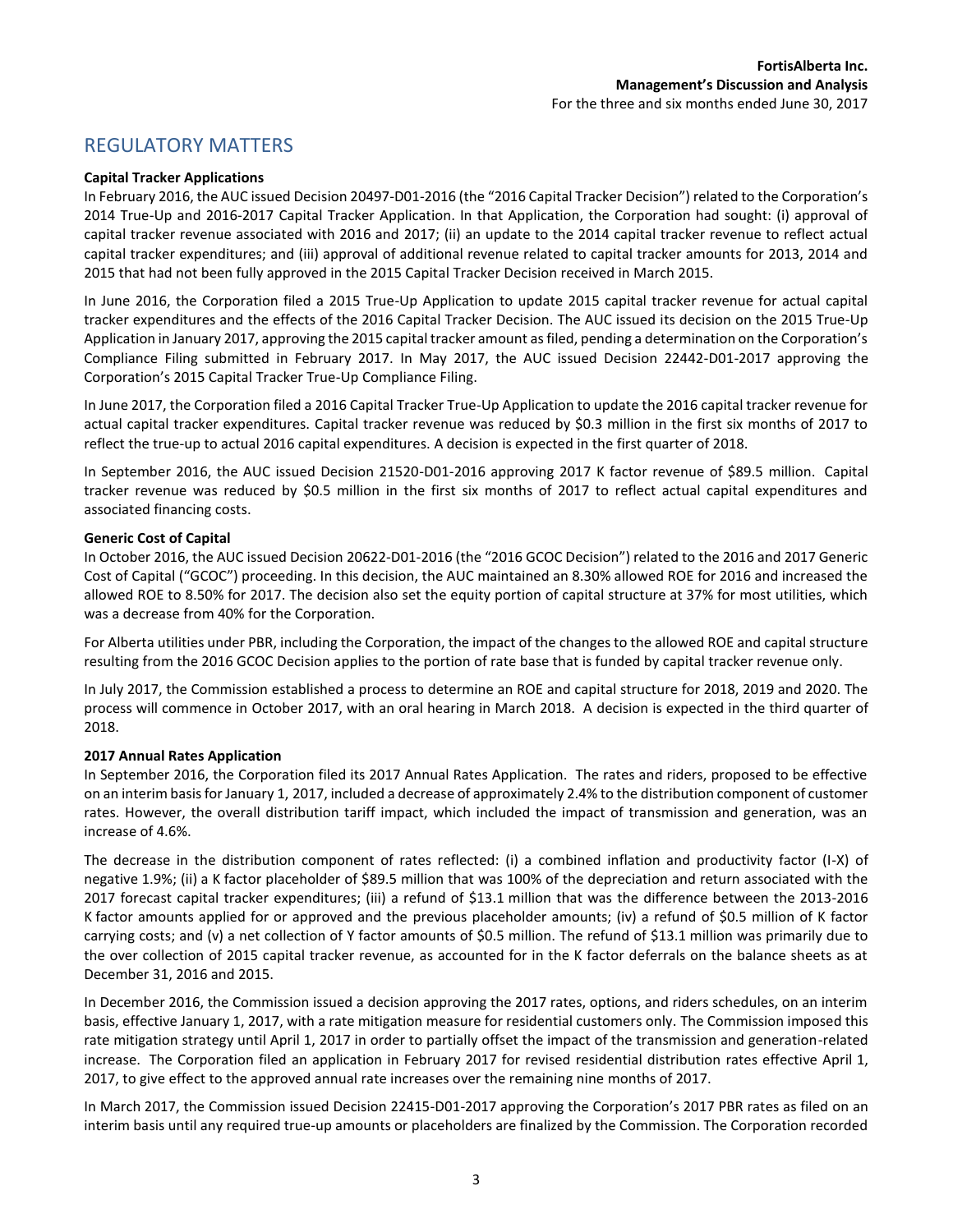a rate mitigation deferral at March 31, 2017 for revenue to be recovered from residential customers under these rates as of April 1, 2017.

#### **Next Generation PBR**

In December 2016, the AUC issued Decision 20414-D01-2016 (the "Second-Term PBR Decision") outlining the manner in which distribution rates will be determined by utilities regulated under PBR during the second PBR term, which will be 2018 to 2022.

The Corporation filed a rebasing application (the "Next Generation Compliance Filing") in April 2017 that will establish a goingin revenue requirement for the second PBR term. The going-in revenue requirement will be used to determine the going-in rates upon which the PBR formula will be applied to establish distribution rates for 2018. The Next Generation Compliance Filing will achieve the rebasing necessary between PBR terms to re-establish the linkage between and realign a utility's revenues and costs. A decision on the Next Generation Compliance Filing is expected by the first quarter of 2018.

#### **Electric Distribution System Purchases**

If the Corporation and a municipality or a Rural Electrification Association ("REA") come to an agreement to transfer electric distribution system assets to the Corporation, the transfer and purchase is subject to regulatory oversight. The municipality or REA is required to apply to the AUC to cease and discontinue its operations. Concurrently, the Corporation is required to apply to the AUC to alter its electric service area to include the electric service area of the municipality or REA, and obtain approval of the purchase price for the distribution system assets and the related rate treatment.

In 2015, the Corporation was granted AUC approval to, and did acquire, the electric distribution systems of Kingman REA Ltd. and VNM REA Ltd. for \$5.1 million and \$16.0 million, respectively. Subsequently, in 2016, upon request by the Office of the Utilities Consumer Advocate, the AUC initiated a review of its decisions regarding these acquisitions to confirm that the purchase prices paid by the Corporation were properly determined. While the scope of the proceeding, as established by the AUC, will not permit the withdrawal of the approval for the transfer of assets involved in the acquisitions, this proceeding may result in amounts other than the purchase prices paid being approved for recovery in the Corporation's rates. A decision on this matter is expected by the fourth quarter of 2017.

In July 2016, the Corporation and the Municipality of Crowsnest Pass ("CNP") agreed to the acquisition by the Corporation of CNP's electric distribution system for a proposed purchase price of \$3.7 million and filed the related Applications with the AUC. In December 2016, as a result of the AUC decision to review the purchase prices of the Kingman and VNM REA acquisitions, the AUC suspended its consideration of the acquisition of CNP until it issues a decision on the purchase prices of Kingman and VNM REAs. In the interim, the Corporation has an operating agreement with CNP to oversee and maintain its electric distribution system and has placed the proposed purchase price of \$3.7 million, plus GST, in trust, as disclosed in Note 2(d) to the 2016 audited annual financial statements. A decision on this matter is expected by the first quarter of 2018.

## RESULTS OF OPERATIONS

|                          | Three Months Ended June 30 |         |          |         |         | Six Months Ended June 30 |
|--------------------------|----------------------------|---------|----------|---------|---------|--------------------------|
| (\$ thousands)           | 2017                       | 2016    | Variance | 2017    | 2016    | Variance                 |
| Revenues                 | 148,661                    | 143,806 | 4,855    | 295,564 | 285,797 | 9,767                    |
| Cost of sales            | 47,758                     | 46,810  | 948      | 99,665  | 94,505  | 5,160                    |
| Depreciation             | 43,885                     | 42,742  | 1,143    | 90,290  | 84,987  | 5,303                    |
| Amortization             | 2,490                      | 2,685   | (195)    | 4,937   | 5,326   | (389)                    |
| Other income             | ۰                          |         |          | 888     | 1,657   | (769)                    |
| Income before interest   |                            |         |          |         |         |                          |
| expense and income tax   | 54,528                     | 51,569  | 2,959    | 101,560 | 102,636 | (1,076)                  |
| Interest expense         | 23,335                     | 21,684  | 1,651    | 45,807  | 41,752  | 4,055                    |
| Income before income tax | 31,193                     | 29,885  | 1,308    | 55,753  | 60,884  | (5, 131)                 |
| Income tax expense       | 29                         | 272     | (243)    | 344     | 339     | 5                        |
| Net income               | 31,164                     | 29,613  | 1,551    | 55,409  | 60,545  | (5, 136)                 |

#### **Highlights**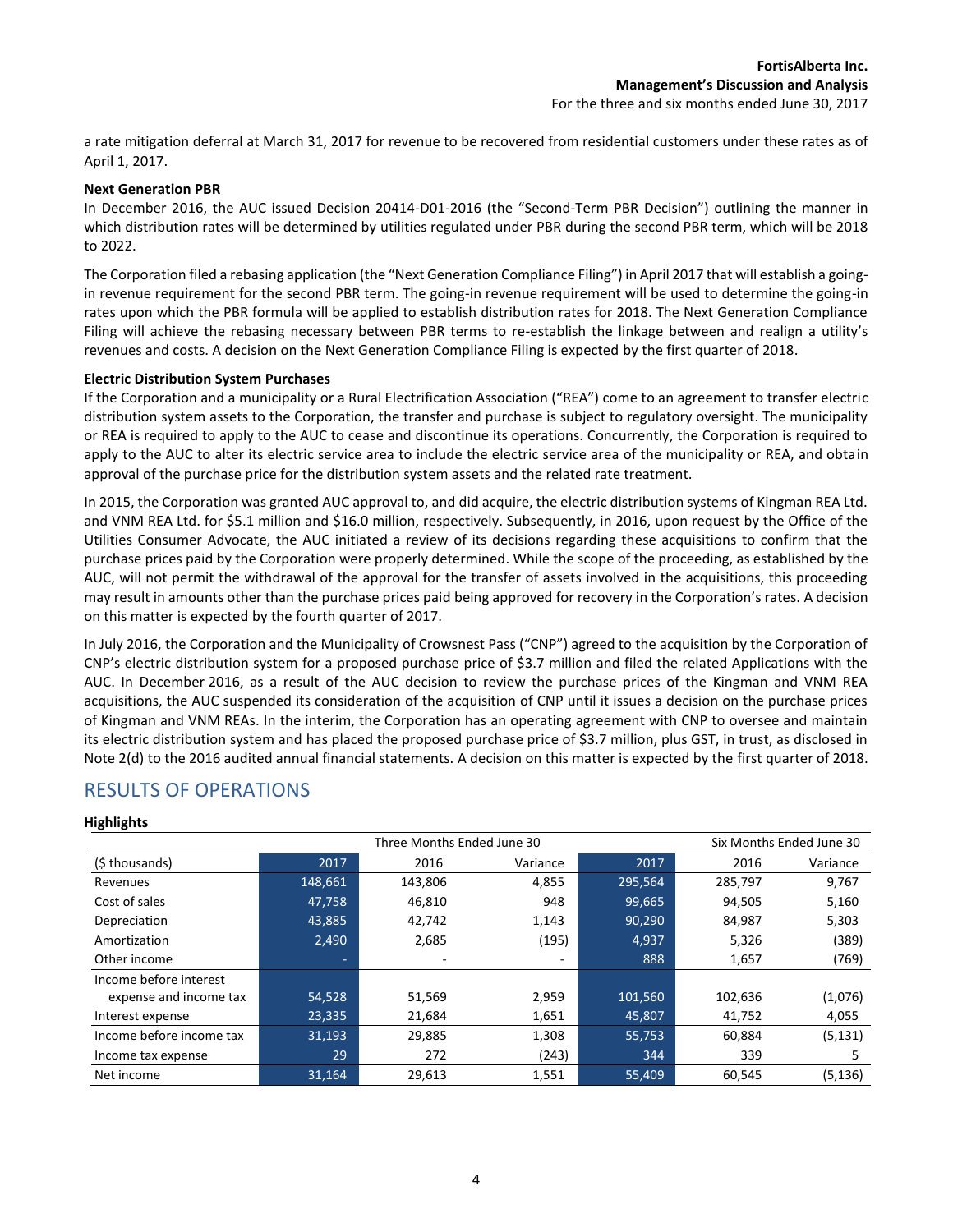Net income for the three months ended June 30, 2017 increased \$1.6 million compared to the same period last year. The increase was primarily due to higher distribution revenues associated with customer additions and increased capital tracker revenue. These increases were partially offset by higher operating costs, the net impact of the approved I-X for 2017 of negative 1.9% on distribution revenue and an increase in interest expense related to the long-term debt issuance in September 2016.

Net income for the first half of 2017 decreased \$5.1 million compared to the same period in 2016. The decrease was primarily due to higher operating costs, the net impact of the approved I-X for 2017 of negative 1.9% on distribution revenue and an increase in interest expense related to the long-term debt issuance in September 2016. These decreases were partially offset by higher distribution revenues associated with customer additions and increased capital tracker revenue in 2017.

The following table outlines the significant variances in the Results of Operations for the three months ended June 30, 2017 as compared to June 30, 2016:

| Item             | Variance | (\$ millions) Explanation                                                                                                                                                                                                                                                                                                                                           |
|------------------|----------|---------------------------------------------------------------------------------------------------------------------------------------------------------------------------------------------------------------------------------------------------------------------------------------------------------------------------------------------------------------------|
| Revenues         | 4.9      | Electric rate revenue increased by \$5.5 million due to revenue from new customers, higher average<br>energy consumption, an increase in capital tracker revenue and net increases in revenues related to<br>flow-through items that were offset in cost of sales. These increases were partially offset by the net<br>impact of the approved I-X of negative 1.9%. |
|                  |          | Other revenue decreased by \$0.6 million.                                                                                                                                                                                                                                                                                                                           |
| Depreciation     | 1.1      | The increase was due to continued investment in capital assets.                                                                                                                                                                                                                                                                                                     |
| Interest expense | 1.7      | The increase was primarily attributable to the issuance of long-term debt in September 2016.                                                                                                                                                                                                                                                                        |

The following table outlines the significant variances in the Results of Operations for the six months ended June 30, 2017 as compared to June 30, 2016:

| Item             | Variance<br>(\$ millions) | Explanation                                                                                                                                                                                                                                                                                                                                                                                                       |
|------------------|---------------------------|-------------------------------------------------------------------------------------------------------------------------------------------------------------------------------------------------------------------------------------------------------------------------------------------------------------------------------------------------------------------------------------------------------------------|
| Revenues         | 9.8                       | Electric rate revenue increased by \$10.1 million due to revenue from new customers, higher average<br>energy consumption, an increase in capital tracker revenue and net increases in revenues related to<br>flow-through items that were offset in cost of sales. These increases were partially offset by the net<br>impact of the approved I-X of negative 1.9%.<br>Other revenue decreased by \$0.3 million. |
| Cost of sales    | 5.2                       | The increase was primarily driven by higher labour and benefit costs driven by wage increases,<br>differences in the timing of certain operating costs and net increases in costs that qualify as flow-<br>through items that were offset in electric rate revenue.                                                                                                                                               |
|                  |                           | Labour and benefit costs and contracted manpower costs comprised approximately 59% of total cost<br>of sales.                                                                                                                                                                                                                                                                                                     |
| Depreciation     | 5.3                       | The increase was due to continued investment in capital assets.                                                                                                                                                                                                                                                                                                                                                   |
| Interest expense | 4.1                       | The increase was primarily attributable to the issuance of long-term debt in September 2016.                                                                                                                                                                                                                                                                                                                      |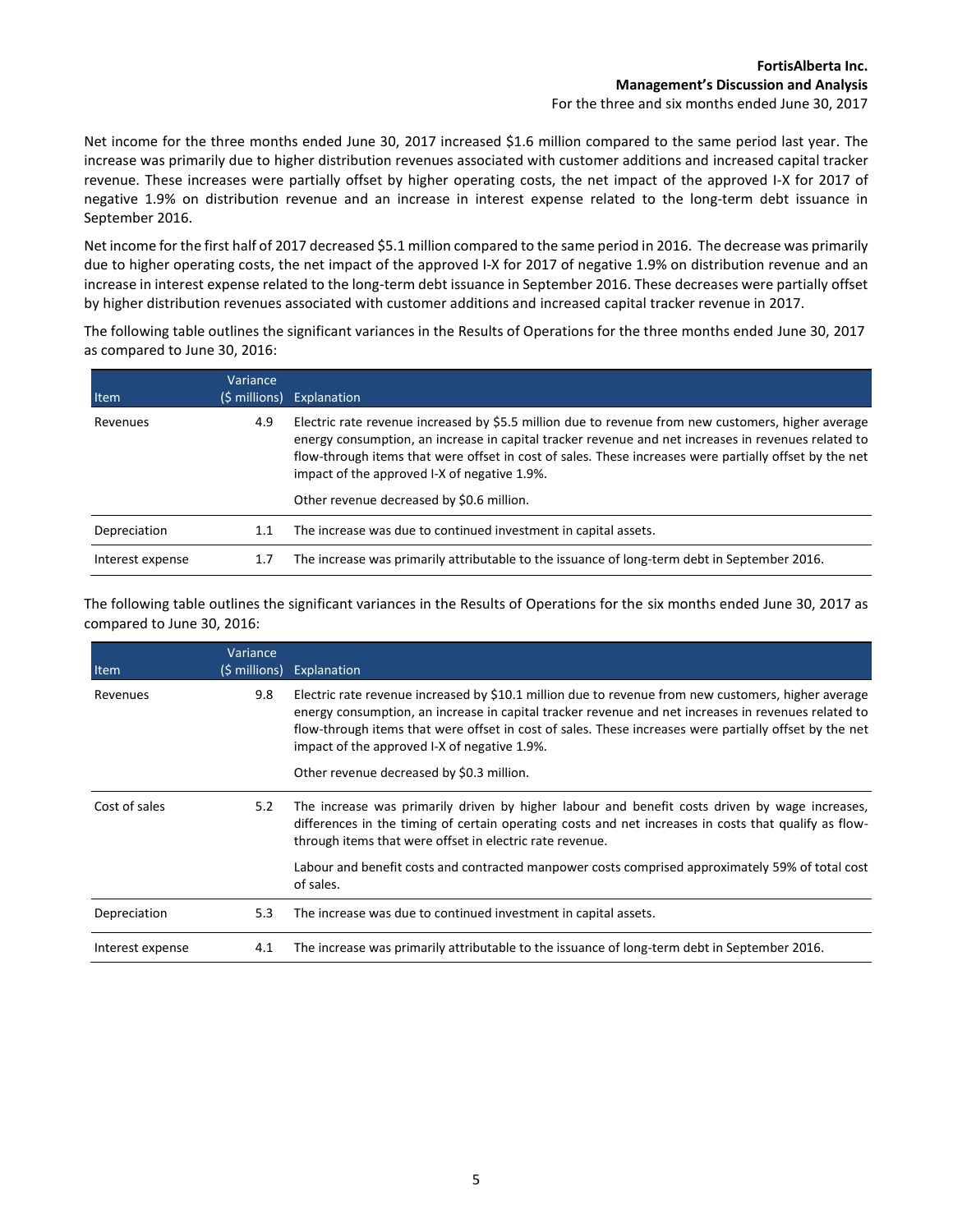# SUMMARY OF QUARTERLY RESULTS

| (\$ thousands)     | Revenues | Net Income |
|--------------------|----------|------------|
| June 30, 2017      | 148,661  | 31,164     |
| March 31, 2017     | 146,903  | 24,245     |
| December 31, 2016  | 142,613  | 29,762     |
| September 30, 2016 | 143,829  | 30,387     |
| June 30, 2016      | 143,806  | 29,613     |
| March 31, 2016     | 141,991  | 30,932     |
| December 31, 2015  | 139,186  | 28,945     |
| September 30, 2015 | 141,751  | 36,771     |

The following table sets forth certain quarterly information of the Corporation:

Changes in revenues and net income quarter over quarter are a result of many factors including energy deliveries, number of customer sites, regulatory decisions, ongoing investment in energy infrastructure, inflation, and changes in income tax. As approved by the AUC, the allowance for funds used during construction ("AFUDC") is recognized in the first and fourth quarters of the year. There is no significant seasonality in the Corporation's operations.

#### **June 30, 2017/March 31, 2017**

Net income for the quarter ended June 30, 2017 increased \$6.9 million compared to the quarter ended March 31, 2017. Revenue increased by \$1.8 million mainly due to higher energy deliveries related to the start of irrigation season and an increase in capital tracker revenue, partially offset by net decreases in revenue related to flow-through items that were offset in cost of sales. Cost of sales decreased by \$4.1 million mainly due to the timing of benefit costs and a reduction in costs that qualify as flow-through items, partially offset by an increase in the use of contracted manpower due to the timing of related activities. Depreciation expense decreased by \$2.5 million as a result of the timing of capital additions and retirements. Other income decreased \$0.9 million and interest expense increased \$0.8 million related to the equity and debt portions of AFUDC, respectively

#### **March 31, 2017/December 31, 2016**

Net income for the quarter ended March 31, 2017 decreased \$5.5 million compared to the quarter ended December 31, 2016. Revenue increased by \$4.3 million mainly due to an increase in capital tracker revenue and net increases in revenue related to flow-through items that were fully offset in cost of sales, partially offset by the net impact of the approved I-X of negative 1.9%. Cost of sales increased by \$4.7 million primarily due to an increase in labour and benefit costs and net increases in costs that qualify as flow-through items that were fully offset in electric rate revenue. Depreciation expense increased by \$3.7 million as a result of continued investment in capital assets. Interest expense increased by \$0.7 million as a result of an increase in credit facility borrowings.

#### **December 31, 2016/September 30, 2016**

Net income for the quarter ended December 31, 2016 decreased \$0.6 million compared to the quarter ended September 30, 2016. Electric rate revenue decreased \$0.8 million mainly due to a negative capital tracker adjustment in the fourth quarter of 2016, offset by revenue from new customers and higher average energy consumption due to colder temperatures. Other revenue decreased by \$0.4 million as a result of a reduction in the provision for third party services. Cost of sales decreased \$0.4 million mainly as a result of the timing of vegetation management costs, partially offset by an increase in labour and benefit costs. Due to the timing of the recognition of AFUDC, other income was higher by \$0.8 million and interest expense was lower by \$0.9 million.

#### **September 30, 2016/June 30, 2016**

Net income for the quarter ended September 30, 2016 increased \$0.8 million compared to the quarter ended June 30, 2016. Revenue was comparable quarter over quarter as higher energy deliveries related to irrigation were offset by the negative capital tracker adjustment of \$2.0 million associated with the 2016 GCOC Decision. Cost of sales increased \$0.8 million mainly due to the timing of general operating costs, contracted manpower, and labour costs. Depreciation decreased \$0.8 million as a result of the timing of capital additions.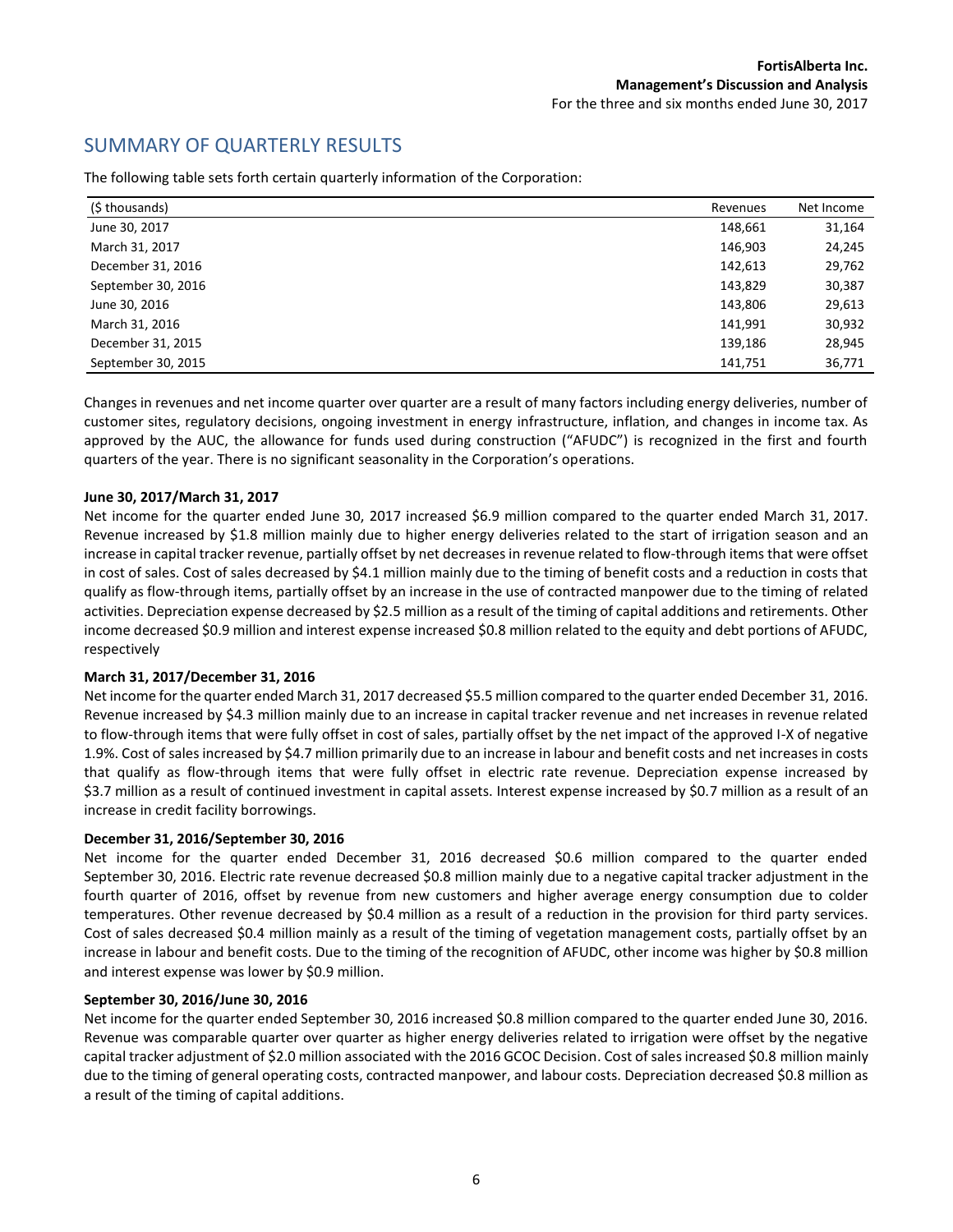#### **June 30, 2016/March 31, 2016**

Net income for the quarter ended June 30, 2016 decreased \$1.3 million compared to the quarter ended March 31, 2016. Revenue increased \$1.8 million mainly due to higher energy deliveries related to the start of irrigation season, offset by net decreases in revenue related to flow-through items that were fully offset in cost of sales. Cost of sales decreased \$0.9 million mainly due to the timing of benefit costs and a reduction in costs that qualify as flow-through items, partially offset by an increase in the use of contracted manpower due to the timing of contracted activities. Other income decreased \$1.7 million and interest expense increased \$1.5 million related to the equity and debt portions of the AFUDC, respectively. Depreciation increased \$0.5 million as a result of the continued investment in capital assets.

#### **March 31, 2016/December 31, 2015**

Net income for the quarter ended March 31, 2016 increased \$2.0 million compared to the quarter ended December 31, 2015. Revenue increased \$2.8 million due to the approved I-X increase of 0.9% and net increases in revenue related to flow-through items that were fully offset in cost of sales. Cost of sales decreased \$2.5 million primarily due to the timing of the use of contracted manpower and general operating costs, partially offset by net increases in costs that qualify as flow-through items. Depreciation expense increased \$2.2 million as a result of continued investment in capital assets. Interest expense increased \$0.6 million as a result of an increase in credit facility borrowings.

#### **December 31, 2015/September 30, 2015**

Net income for the quarter ended December 31, 2015 decreased \$7.8 million compared to the quarter ended September 30, 2015. Revenue decreased \$2.6 million, primarily as a result of weather conditions reducing energy deliveries. Cost of sales increased \$7.0 million mainly due to higher labour and benefit costs and the timing of general operating costs. The decreases in net income were partially offset by an increase in other income of \$1.7 million and a decrease in interest expense of \$1.5 million related to the equity and debt portions of AFUDC, respectively.

### FINANCIAL POSITION

The following table outlines the significant changes in the Balance Sheet as at June 30, 2017 as compared to December 31, 2016:

| Item                                              | Variance<br>(\$ millions) | Explanation                                                                                                                                                                                                                                                                                         |
|---------------------------------------------------|---------------------------|-----------------------------------------------------------------------------------------------------------------------------------------------------------------------------------------------------------------------------------------------------------------------------------------------------|
| Assets:                                           |                           |                                                                                                                                                                                                                                                                                                     |
| Accounts receivable                               | 29.4                      | The increase was primarily driven by higher rates for the transmission component of<br>customer rates and the timing of collection from customers.                                                                                                                                                  |
| Regulatory assets (current<br>and long-term)      | 34.8                      | The increase was primarily due to increases in the deferred income tax regulatory deferral<br>(\$17.8 million), Alberta Electric System Operator ("AESO") charges deferral account (\$8.1<br>million), deferred overhead costs (\$6.3 million) and the rate mitigation deferral (\$1.8<br>million). |
| Property, plant and<br>equipment                  | 95.2                      | The increase was due to continued investment in energy infrastructure, partially offset by<br>depreciation and customer contributions.                                                                                                                                                              |
| Liabilities and Shareholder's equity:             |                           |                                                                                                                                                                                                                                                                                                     |
| Accounts payable and other<br>current liabilities | 34.6                      | The increase was primarily due to an increase in transmission costs payable and the timing<br>of payments to vendors, offset by decreases in accrued labour.                                                                                                                                        |
| Deferred income tax                               | 19.0                      | The increase was primarily due to higher temporary differences relating to capital assets.                                                                                                                                                                                                          |
| Debt (including short-term<br>borrowings)         | 92.6                      | The increase was primarily related to higher drawings on the Corporation's committed<br>credit facility (\$95.0 million).                                                                                                                                                                           |
| Shareholder's equity                              | 43.0                      | The increase was due to net income and equity injections (\$20.0 million) received from<br>Fortis in 2017, less dividends paid (\$32.5 million).                                                                                                                                                    |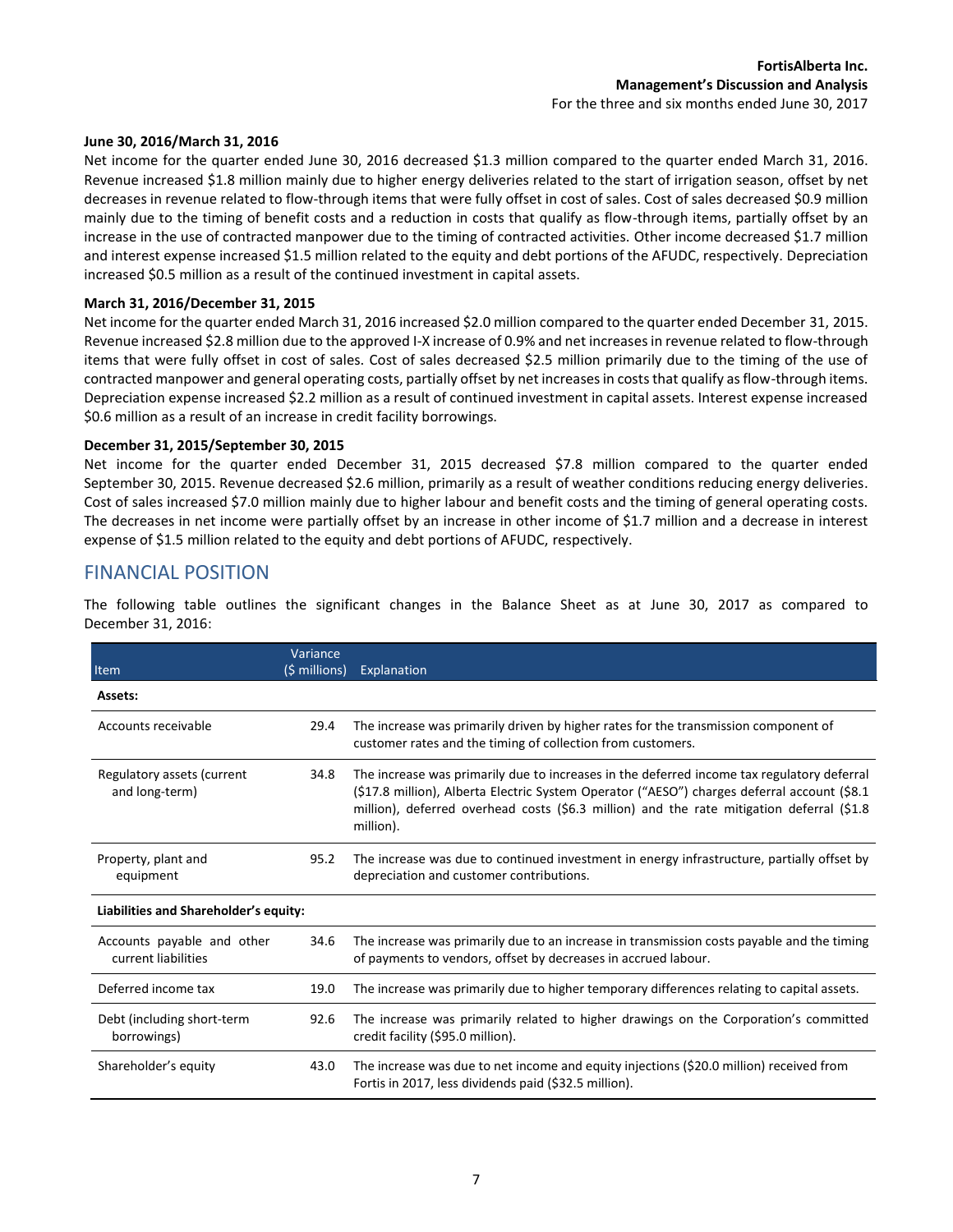# SOURCES AND USES OF LIQUIDITY AND CAPITAL RESOURCES

The Corporation's primary sources of liquidity and capital resources are the following:

- funds generated from operations;
- the issuance and sale of debt instruments;
- bank financing and operating lines of credit; and
- equity contributions from the Corporation's parent.

# STATEMENTS OF CASH FLOWS

| Three Months Ended June 30  |           |                          |           |            |            | Six Months Ended June 30 |
|-----------------------------|-----------|--------------------------|-----------|------------|------------|--------------------------|
| (\$ thousands)              | 2017      | 2016                     | Variance  | 2017       | 2016       | Variance                 |
| Cash, beginning of period   | ٠         |                          |           | -          | 4,742      | (4, 742)                 |
| Cash from (used in):        |           |                          |           |            |            |                          |
| Operating activities        | 54,236    | 59.592                   | (5, 356)  | 117.997    | 138.138    | (20, 141)                |
| Investing activities        | (94, 512) | (84,000)                 | (10, 512) | (182, 345) | (158, 120) | (24, 225)                |
| <b>Financing activities</b> | 55,741    | 24.408                   | 31,333    | 79,813     | 15,240     | 64,573                   |
| Cash, end of period         | 15.465    | $\overline{\phantom{a}}$ | 15,465    | 15,465     | -          | 15.465                   |

#### **Operating Activities**

For the three months ended June 30, 2017, net cash provided from operating activities was \$5.4 million lower than for the same period in 2016. The decrease was primarily due to the timing of collection of accounts receivable balances and payment of accounts payable balances.

For the six months ended June 30, 2017, net cash provided from operating activities was \$20.1 million lower than for the same period in 2016. The decrease was primarily due to the timing of collection of accounts receivable balances, higher cash expenses related to cost of sales, the timing of the refund of customer deposits related to transmission-connected projects, and higher cash interest paid. These decreases were partially offset by the timing of the flow through of transmission costs as revenue was collected from customers on a different timeline than costs were paid to the AESO.

The Corporation expects to be able to pay all operating costs and interest expense out of operating cash flows, with some residual available for dividend payments to the parent company and/or capital expenditures.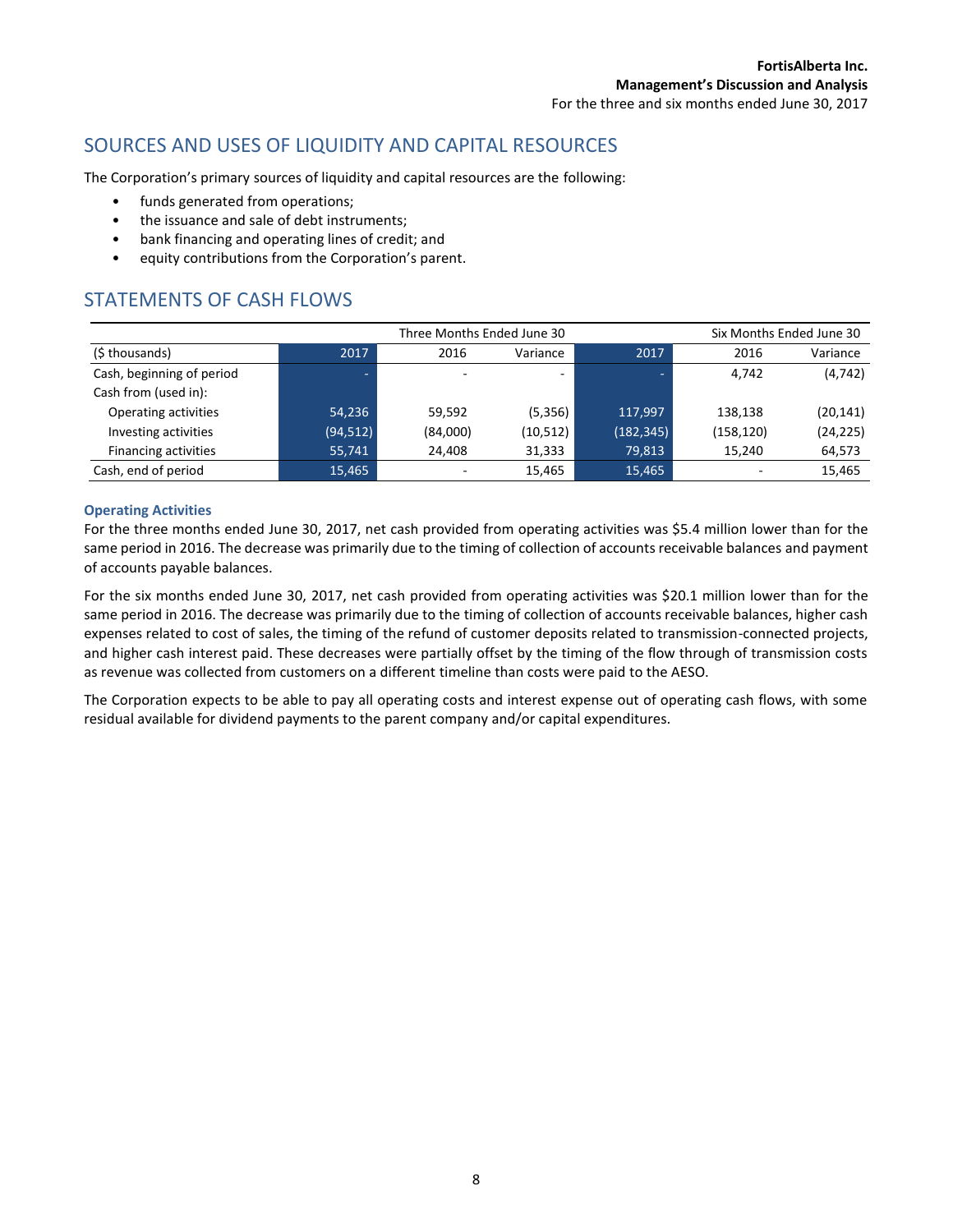For the three and six months ended June 30, 2017

| Three Months Ended June 30<br>Six Months Ended June 30 |          |          |          |           |          |          |
|--------------------------------------------------------|----------|----------|----------|-----------|----------|----------|
| (\$ thousands)                                         | 2017     | 2016     | Variance | 2017      | 2016     | Variance |
| Capital expenditures:                                  |          |          |          |           |          |          |
| Customer growth $(1)$                                  | 24,059   | 30,625   | (6, 566) | 58,580    | 61,876   | (3,296)  |
| Externally driven and other (2)                        | 17,089   | 11,298   | 5,791    | 38,680    | 20,991   | 17,689   |
| Sustainment <sup>(3)</sup>                             | 49,625   | 43,880   | 5,745    | 78,394    | 72,694   | 5,700    |
| AESO contributions $(4)$                               | 15,125   | 12,180   | 2,945    | 15,375    | 14,298   | 1,077    |
| Gross capital expenditures                             | 105,898  | 97,983   | 7,915    | 191,029   | 169,859  | 21,170   |
| Less: customer contributions                           | (7, 335) | (3, 732) | (3,603)  | (13, 463) | (8, 464) | (4,999)  |
| Net capital expenditures                               | 98,563   | 94,251   | 4,312    | 177,566   | 161,395  | 16,171   |
| Adjustment to net capital                              |          |          |          |           |          |          |
| expenditures for:                                      |          |          |          |           |          |          |
| Non-cash working capital                               | (7, 427) | (8,913)  | 1,486    | (3,008)   | (4,217)  | 1,209    |
| Costs of removal, net of                               |          |          |          |           |          |          |
| salvage proceeds                                       | 5,524    | 3,230    | 2,294    | 11,888    | 5,596    | 6,292    |
| Capitalized depreciation,                              |          |          |          |           |          |          |
| capital inventory, AFUDC,                              |          |          |          |           |          |          |
| and other                                              | (2, 148) | (4,568)  | 2,420    | (4, 101)  | (4,654)  | 553      |
| Cash used in investing activities                      | 94,512   | 84,000   | 10,512   | 182,345   | 158,120  | 24,225   |

#### **Investing Activities**

*(1) Includes new customer connections*

*(2) Includes upgrades associated with substations, line moves, new connections for independent power producers and SCADA* 

*(3) Includes planned maintenance, urgent repairs, capacity increases, facilities, vehicles and information technology*

<sup>(4)</sup> Reflects the Corporation's required contributions towards transmission projects as determined by the AUC approved investment levels; *paid when transmission projects are approved*

For the three months ended June 30, 2017, the Corporation's gross capital expenditures were \$105.9 million, compared to \$98.0 million for the same period in 2016. Externally driven expenditures increased \$5.8 million primarily due to upgrades associated with substations. Sustainment expenditures increased \$5.7 million due to higher urgent repairs, expenditures for the LED lighting conversion project and higher facility-related expenditures, partially offset by lower planned maintenance activities for the pole management program. AESO contributions increased \$2.9 million due to the volume and timing of AUC approvals for transmission upgrade projects compared to 2016. Partially offsetting the above increases were expenditures related to customer growth that decreased \$6.6 million due to lower expenditures for all customer categories.

For the six months ended June 30, 2017, the Corporation's gross capital expenditures were \$191.0 million, compared to \$169.9 million for the same period in 2016. Externally driven expenditures increased \$17.7 million primarily due to upgrades associated with substations. Sustainment expenditures increased \$5.7 million due to higher urgent repairs, expenditures for the LED lighting conversion project and higher facility-related expenditures, partially offset by lower planned maintenance activities for the pole management program. AESO contributions increased \$1.1 million due to the volume and timing of AUC approvals for transmission upgrade projects compared to 2016. Partially offsetting the above increases were expenditures related to customer growth that decreased \$3.3 million due to lower expenditures for all customer categories other than oil and gas customers.

It is expected that ongoing capital expenditures will be financed from funds generated by operating activities, drawings on the committed credit facility, proceeds from the issuance of debt, and equity contributions from Fortis via Fortis Alberta Holdings Inc., the Corporation's parent and an indirectly wholly owned subsidiary of Fortis.

#### **Capital Expenditures Forecast**

The Corporation has forecast gross capital expenditures for 2017 of approximately \$428.0 million. The 2017 projected capital expenditures are based on detailed forecasts, which include numerous assumptions such as predicted growth in the number of customer sites, weather, cost of labour and material, and other factors that could cause actual results to differ from forecast. A further decline in Alberta's economy, or in the Corporation's service areas in particular, could have the effect of reducing requests for electricity services from forecast. Significantly reduced requests for services in the Corporation's service areas could materially reduce capital spending, specifically capital spending related to customer growth, externally driven and AESO contributions, which in turn would decrease the related revenues from customers.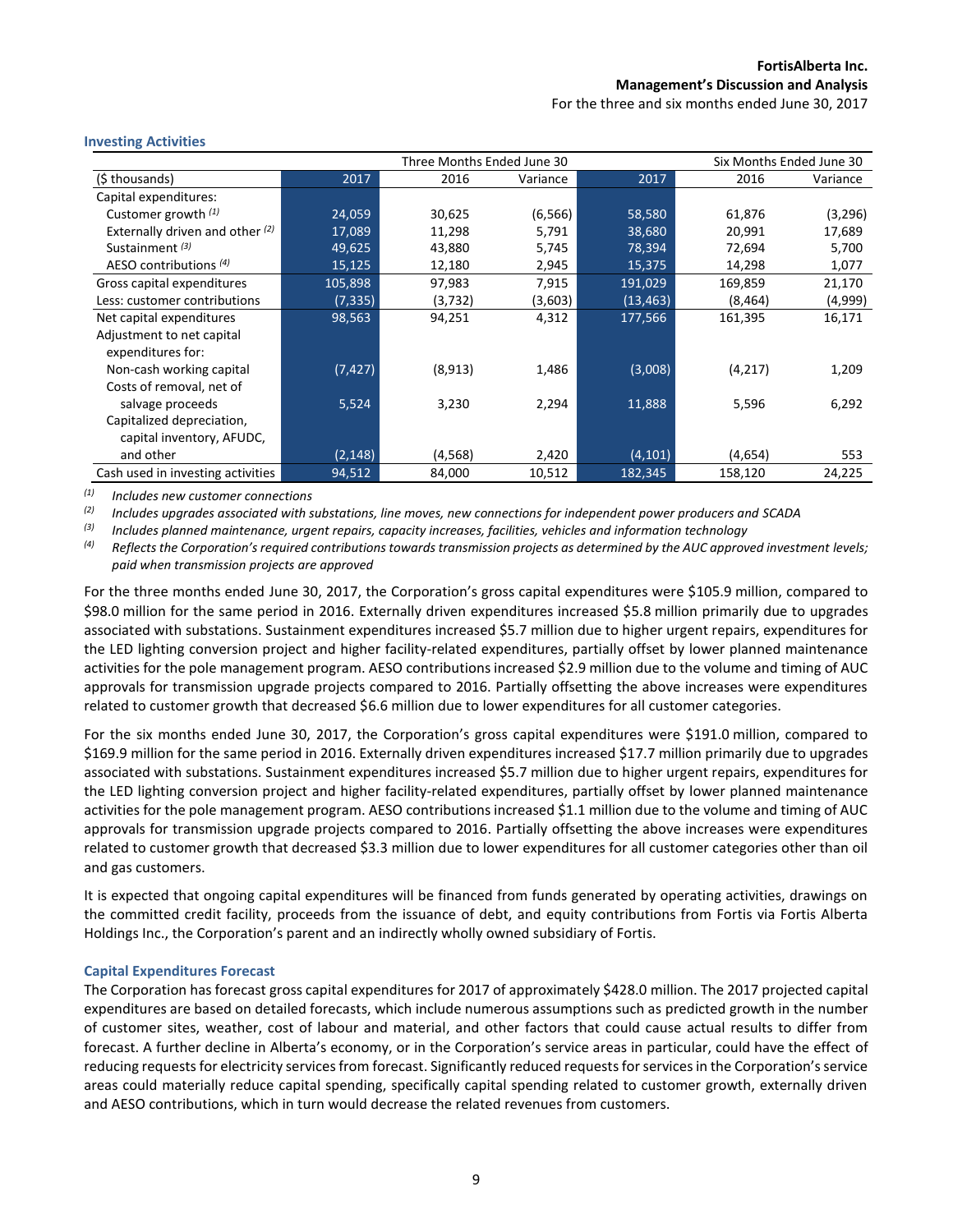#### **Financing Activities**

For the three months ended June 30, 2017, cash from financing activities increased \$31.3 million compared to the same period in 2016. This increase was primarily due to a \$15.0 million increase in net borrowings under the committed credit facility, an increase in short-term borrowings of \$6.3 million and an increase in equity injections received from Fortis of \$10.0 million.

For the six months ended June 30, 2017, cash from financing activities increased \$64.6 million compared to the same period in 2016. This increase was primarily due to a \$33.0 million increase in net borrowings under the committed credit facility, an increase in short-term borrowings of \$21.5 million and an increase in equity injections received from Fortis of \$10.0 million.

The Corporation anticipates it will be able to meet interest payments on outstanding indebtedness from internally generated funds, but expects to rely upon the proceeds of new indebtedness to meet the principal obligations when due.

### CONTRACTUAL OBLIGATIONS

The Corporation's contractual obligations have not changed materially from those disclosed in the MD&A for the year ended December 31, 2016.

### CAPITAL MANAGEMENT

The Corporation's objective when managing capital is to ensure ongoing access to capital to allow it to build and maintain the electricity distribution facilities within the Corporation's service territory. The ratio of debt and equity financing of these investments is determined by their nature and is maintained by the Corporation through the issuance of debentures or other debt, dividends and/or equity contributions by Fortis via Fortis Alberta Holdings Inc.

The AUC determines the capital structure for Alberta utilities for financing their regulated operations. In the 2016 GCOC Decision, the AUC adjusted the Corporation's capital structure for ratemaking purposes to 63% debt and 37% equity.

The Corporation has items on its balance sheet outside of its regulated operations, such as goodwill, that are not contemplated in the regulated capital structure. These items are financed primarily through equity contributions and result in an overall ratio that differs from the regulated capital structure.

#### **Summary of Capital Structure**

| As at:               | June 30, 2017 |       |             | December 31, 2016 |
|----------------------|---------------|-------|-------------|-------------------|
|                      | \$ millions   | %     | \$ millions | %                 |
| Total debt           | 2.004.7       | 60.1  | 1,912.1     | 59.8              |
| Shareholder's equity | 1.329.6       | 39.9  | 1.286.7     | 40.2              |
|                      | 3,334.3       | 100.0 | 3,198.8     | 100.0             |

The Corporation has externally imposed capital requirements by virtue of its Trust Indenture and committed credit facility that limit the amount of debt that can be incurred relative to equity. As at June 30, 2017, the Corporation was in compliance with these externally imposed capital requirements.

As at June 30, 2017, the Corporation had unsecured committed credit facilities with an available amount of \$340.0 million, consisting of a long-term credit facility of \$250.0 million maturing in August 2021 and a bilateral credit facility of \$90.0 million maturing in November 2017. Drawings under the credit facilities are available by way of prime loans, bankers' acceptances and letters of credit. Prime loans bear an interest rate of prime and bankers' acceptances are issued at the applicable bankers' acceptance discount rate plus a stamping fee of 1.0%. The weighted average effective interest rate for the six months ended June 30, 2017 on the credit facilities was 2.0% (2016 - 2.0%). As at June 30, 2017, there were \$95.0 million in drawings under the long-term credit facility (December 31, 2016 - \$nil) and \$90.0 million in drawings under the bilateral credit facility (December 31, 2016 - \$90.0 million).

In July 2017, the Corporation renegotiated and amended its syndicated credit facility, extending the maturity date of the facility to August 2022 from August 2021. The amended agreement contains substantially similar terms and conditions as the previous agreement.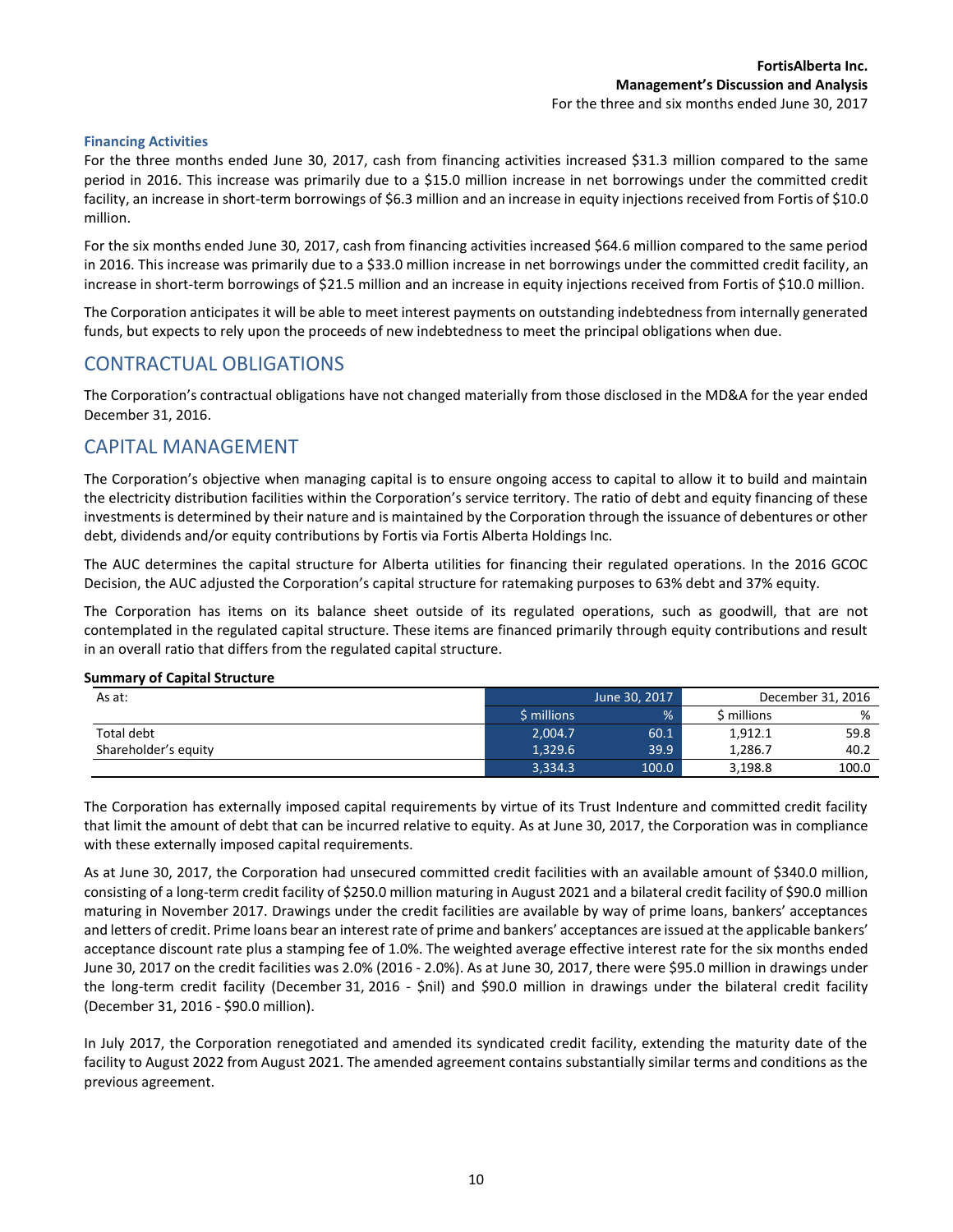# CREDIT RATINGS

As at June 30, 2017, the Corporation's debentures were rated by DBRS at A (low) and by Standard and Poor's ("S&P") at A-.

### OUTSTANDING SHARES

Authorized – unlimited number of:

- Common shares;
- Class A common shares; and
- First preferred non-voting shares, redeemable, cumulative dividend at 10% of the redemption price. Subject to applicable law, the Corporation shall have the right to redeem, at any time, all or any part of the then outstanding first preferred shares for \$348.9 million together with any accrued and unpaid dividends up to the redemption date.

Issued:

• 63 Class A common shares, with no par value

### OFF-BALANCE SHEET ARRANGEMENTS

With the exception of letters of credit outstanding of \$0.3 million as at June 30, 2017 (December 31, 2016 - \$0.1 million), the Corporation had no off-balance sheet arrangements.

# RELATED PARTY TRANSACTIONS

In the normal course of business, the Corporation transacts with Fortis and other subsidiaries of Fortis. Amounts due from or to related parties were measured at the exchange amount and were as follows:

| As at:                                         | June 30, | December 31, |
|------------------------------------------------|----------|--------------|
| (\$ thousands)                                 | 2017     | 2016         |
| <b>Accounts receivable</b>                     |          |              |
| Loans $(1)$                                    | 3        | 17           |
| Related parties                                | 295      | 10           |
|                                                | 298      | 27           |
| Accounts payable and other current liabilities |          |              |
| Related parties                                |          |              |

*(1) These loans are to officers of the Corporation and may include stock option loans, employee share purchase plan loans and employee personal computer purchase program loans.*

The Corporation bills related parties on terms and conditions consistent with billings to third parties, which require amounts to be paid on a net 30 day basis with interest on overdue amounts. Terms and conditions on amounts billed to the Corporation by related parties are net 30 days with interest being charged on any overdue amounts.

Related party transactions included in other revenue, cost of sales and interest expense were measured at the exchange amount and were as follows:

|                                    | Three Months Ended June 30 |       | Six Months Ended June 30 |       |
|------------------------------------|----------------------------|-------|--------------------------|-------|
| (\$ thousands)                     | 2017                       | 2016  | 2017                     | 2016  |
| Included in other revenue $(1)$    | 302                        | 31    | 333                      | 64    |
| Included in cost of sales $(2)$    | 1,246                      | 1,364 | 2,310                    | 2,525 |
| Included in interest expense $(3)$ |                            | 121   |                          | 138   |

*(1) Includes services provided to Fortis and subsidiaries of Fortis related to metering, information technology, material sales and intercompany employee services*

*(2) Includes charges from Fortis and subsidiaries of Fortis related to corporate governance expenses, stock-based compensation costs, consulting services, travel and accommodation expenses and pension costs*

*(3) Reflects interest expense paid on a demand note from Fortis that was repaid in the second quarter of 2016*

All services provided to or received from related parties were billed on a cost-recovery basis.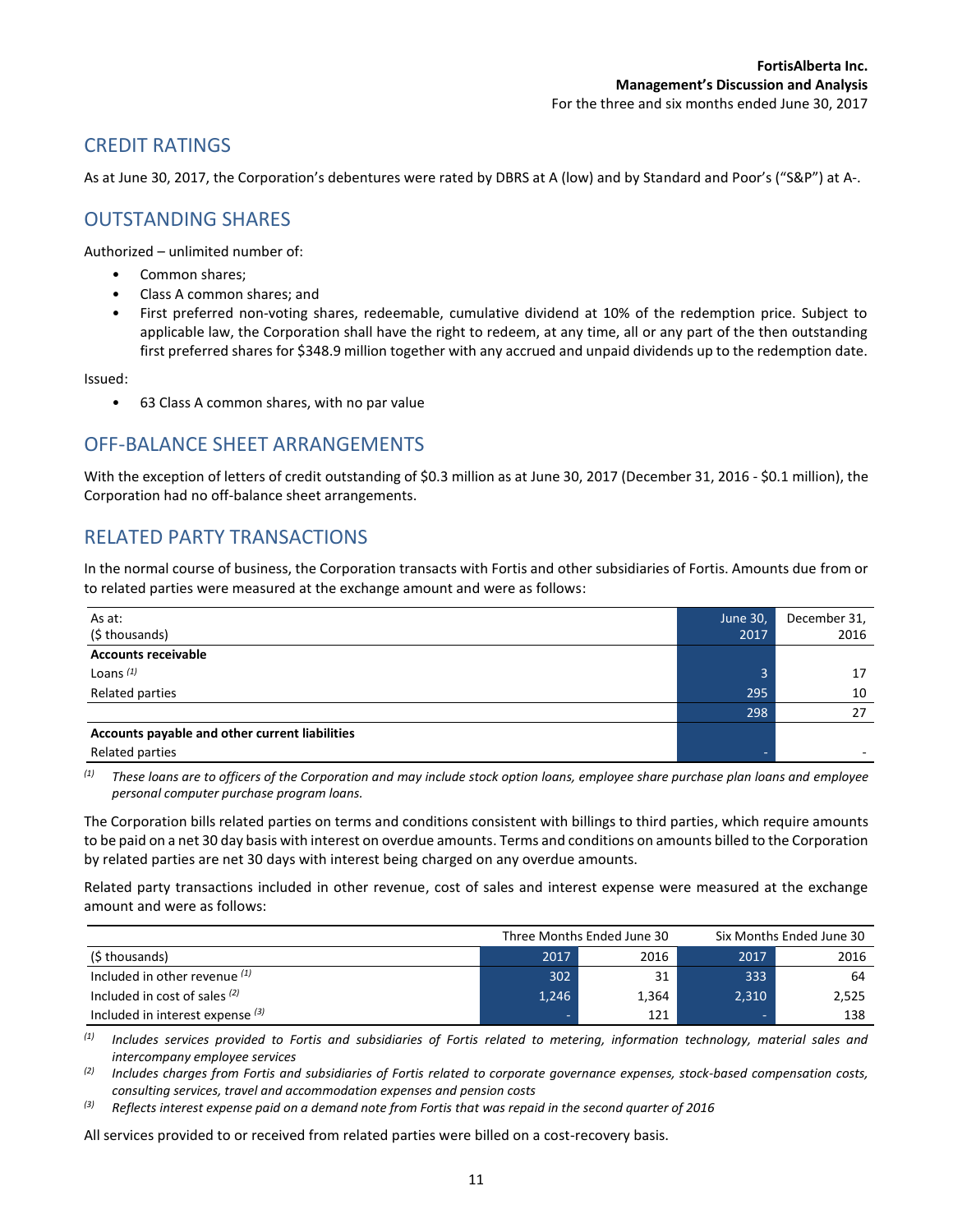# FINANCIAL INSTRUMENTS

The following table represents the fair value measurements of the Corporation's financial instruments:

| Long-term debt as at: | June 30,  | December 31, |
|-----------------------|-----------|--------------|
| (\$ thousands)        | 2017      | 2016         |
| Fair value $(1)$      | 2,238,853 | 2,117,122    |
| Carrying value $(2)$  | 1,833,609 | 1,833,594    |

*(1) The fair value of the long-term debt was estimated using level 2 inputs based on the indicative prices for the same or similarly rated issues for debt of the same remaining maturities.* 

*(2) Carrying value is presented gross of debt issuance costs of \$13,905 (December 31, 2016 - \$14,116).*

The fair values of the Corporation's financial instruments reflect a point-in-time estimate based on current and relevant market information about the instruments as at the balance sheet dates. The estimates cannot be determined with precision as they involve uncertainties and matters of judgment and, therefore, may not be relevant in predicting the Corporation's future earnings or cash flows.

The carrying value of financial instruments included in current assets, long-term other assets, short-term borrowings and current liabilities on the balance sheets approximate their fair value, which reflects the short-term maturity, normal trade credit terms and/or nature of these financial instruments.

### SIGNIFICANT ACCOUNTING ESTIMATES

The preparation of the Corporation's financial statements in accordance with US GAAP requires management to make estimates and judgments that affect the reported amounts of assets and liabilities and the disclosure of contingent assets and liabilities at the date of the financial statements, and the reported amounts of revenues and expenses during the reporting periods. Estimates and judgments are based on historical experience, current conditions and various other assumptions believed to be reasonable under the circumstances.

Due to changes in facts and circumstances, and the inherent uncertainty in making estimates, actual results may differ materially from current estimates. Estimates and judgments are reviewed periodically and as adjustments become necessary they are recognized in the period they become known.

There were no material changes to the Corporation's significant accounting estimates during the three and six months ended June 30, 2017 from those disclosed in the MD&A for the year ended December 31, 2016.

### CHANGES IN ACCOUNTING POLICIES

The Corporation's 2017 unaudited condensed interim financial statements have been prepared following the same accounting policies as those used in preparing the Corporation's 2016 audited annual financial statements, except as follows.

Effective January 1, 2017, the Corporation adopted Accounting Standards Update ("ASU") 2017-04, Simplifying the Test for Goodwill Impairment. The amendments in this update simplify the subsequent measurement of goodwill by eliminating step two in the two-step goodwill impairment test. An entity will apply a one-step quantitative test and record the amount of goodwill impairment as the excess of a reporting unit's carrying amount over its fair value, not to exceed the total amount of goodwill allocated to the reporting unit. The new guidance does not amend the optional qualitative assessment of goodwill impairment. The above-noted ASU was applied prospectively and did not impact the Corporation's unaudited condensed interim financial statements for the six months ended June 30, 2017.

#### **Future Accounting Pronouncements**

The Corporation considers the applicability and impact of all ASUs issued by the Financial Accounting Standards Board ("FASB"). The following updates have been issued by FASB, but have not yet been adopted by the Corporation. Any ASUs not included below were assessed and determined to be either not applicable to the Corporation or are not expected to have a material impact on the financial statements.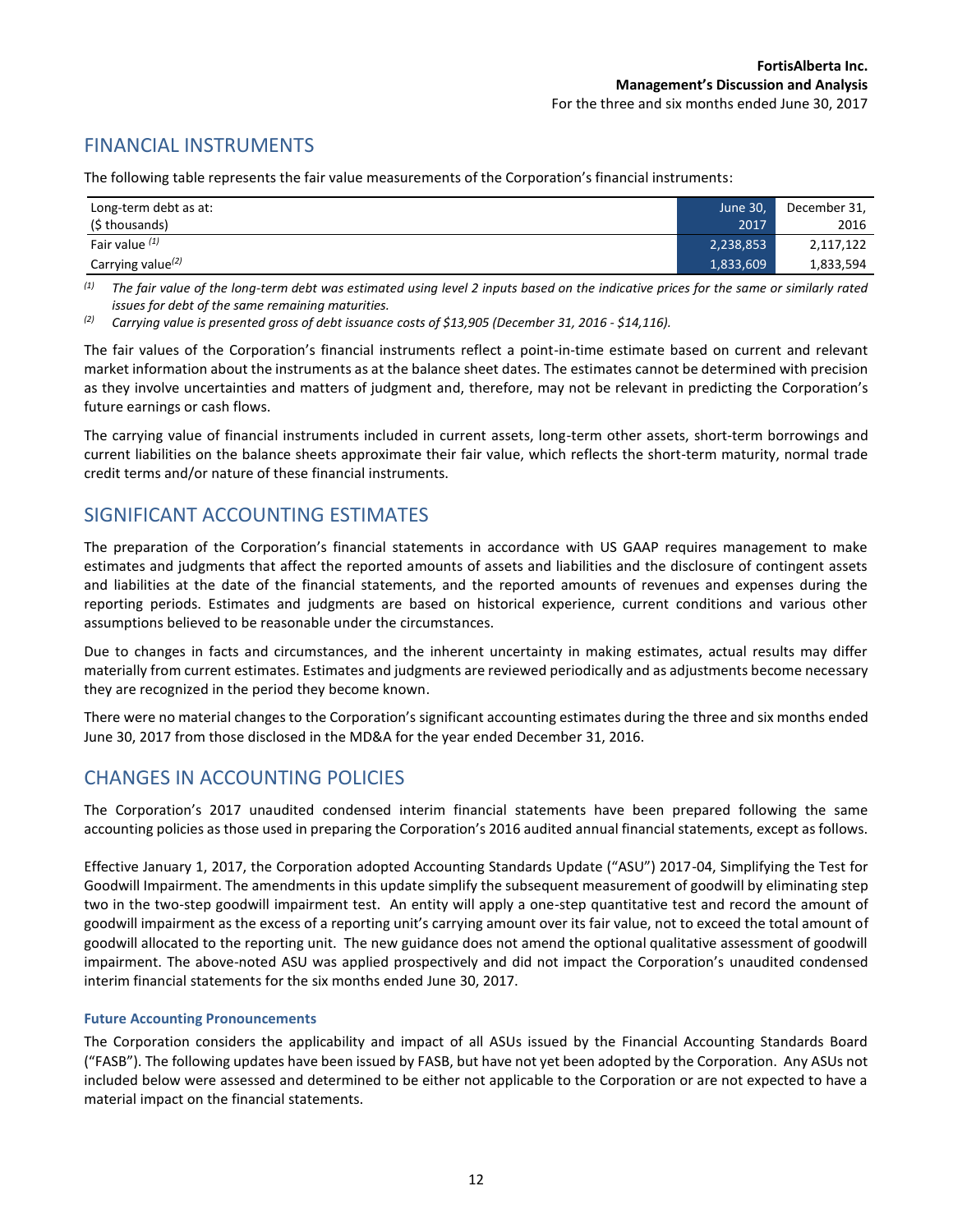#### **Revenue from Contracts with Customers**

ASU No. 2014-09 was issued in May 2014 and the amendments in this update create Accounting Standards Codification ("ASC") Topic 606, Revenue from Contracts with Customers, and supersede the revenue recognition requirements in ASC Topic 605, Revenue Recognition, including most industry-specific revenue recognition guidance throughout the codification. This standard clarifies the principles for recognizing revenue and can be applied consistently across various transactions, industries and capital markets. In 2016 a number of additional ASUs were issued that clarify implementation guidance in ASC Topic 606. This standard, and all related ASUs, is effective for annual and interim periods beginning after December 15, 2017. Early adoption is permitted for annual and interim periods beginning after December 15, 2016. The Corporation has elected not to early adopt.

The new guidance permits two methods of adoption: (i) the full retrospective method, under which comparative periods would be restated, and the cumulative impact of applying the standard would be recognized as at January 1, 2017, the earliest period presented; and (ii) the modified retrospective method, under which comparative periods would not be restated and the cumulative impact of applying the standard would be recognized at the date of initial adoption, January 1, 2018. The Corporation expects to use the modified retrospective approach; however, it continues to monitor interpretative issues that remain outstanding. Any significant developments in interpretative issues could change the Corporation's expected method of adoption.

The majority of the Corporation's revenue is generated from the distribution of electricity to end-user customers based on published tariff rates, as approved by the regulator, and is considered to be in the scope of ASU No. 2014-09. The Corporation has assessed tariff revenue and expects that the adoption of this standard will not change the Corporation's accounting policy for recognizing tariff revenue and, therefore, will not have a material impact on earnings.

The Corporation continues to assess whether this standard will have an impact on its remaining revenue streams. The Corporation has not disclosed the expected impact of the adoption of this standard on its financial statements as it is not expected to be material. However, certain specific interpretative issues remain outstanding and the conclusions reached, if different than currently anticipated, could have a material impact on the Corporation's financial statements and related disclosures. The Corporation continues to closely monitor developments related to the new standard.

The adoption of this standard will impact the Corporation's revenue disclosures as revenue from contracts with customers is required to be reported separately from alternative revenue, which is outside the scope of ASC Topic 606. The Corporation is in the process of drafting these required disclosures.

As part of its effort to adopt the new revenue recognition standard, the Corporation is monitoring its adoption process under its existing internal controls over financial reporting ("ICFR"), including accounting processes and the gathering and evaluation of information used in assessing the required disclosures. As the implementation process continues, the Corporation will assess any necessary changes to ICFR.

#### **Leases**

ASU No. 2016-02 was issued in February 2016 and the amendments in this update create ASC Topic 842, *Leases*, and supersede lease requirements in ASC Topic 840, *Leases*. The main provision of ASC Topic 842 is the recognition of lease assets and lease liabilities on the balance sheet by lessees for those leases that were previously classified as operating leases. For operating leases, a lessee is required to do the following: (i) recognize a right-of-use asset and a lease liability, initially measured at the present value of the lease payments, on the balance sheet; (ii) recognize a single lease cost, calculated so that the cost of the lease is allocated over the lease term on a generally straight-line basis; and (iii) classify all cash payments within operating activities in the statement of cash flows. These amendments also require qualitative disclosures along with specific quantitative disclosures. This update is effective for annual and interim periods beginning after December 15, 2018 and is to be applied using a modified retrospective approach with practical expedient options. Early adoption is permitted. The Corporation is assessing the impact that the adoption of this update will have on its financial statements and related disclosures.